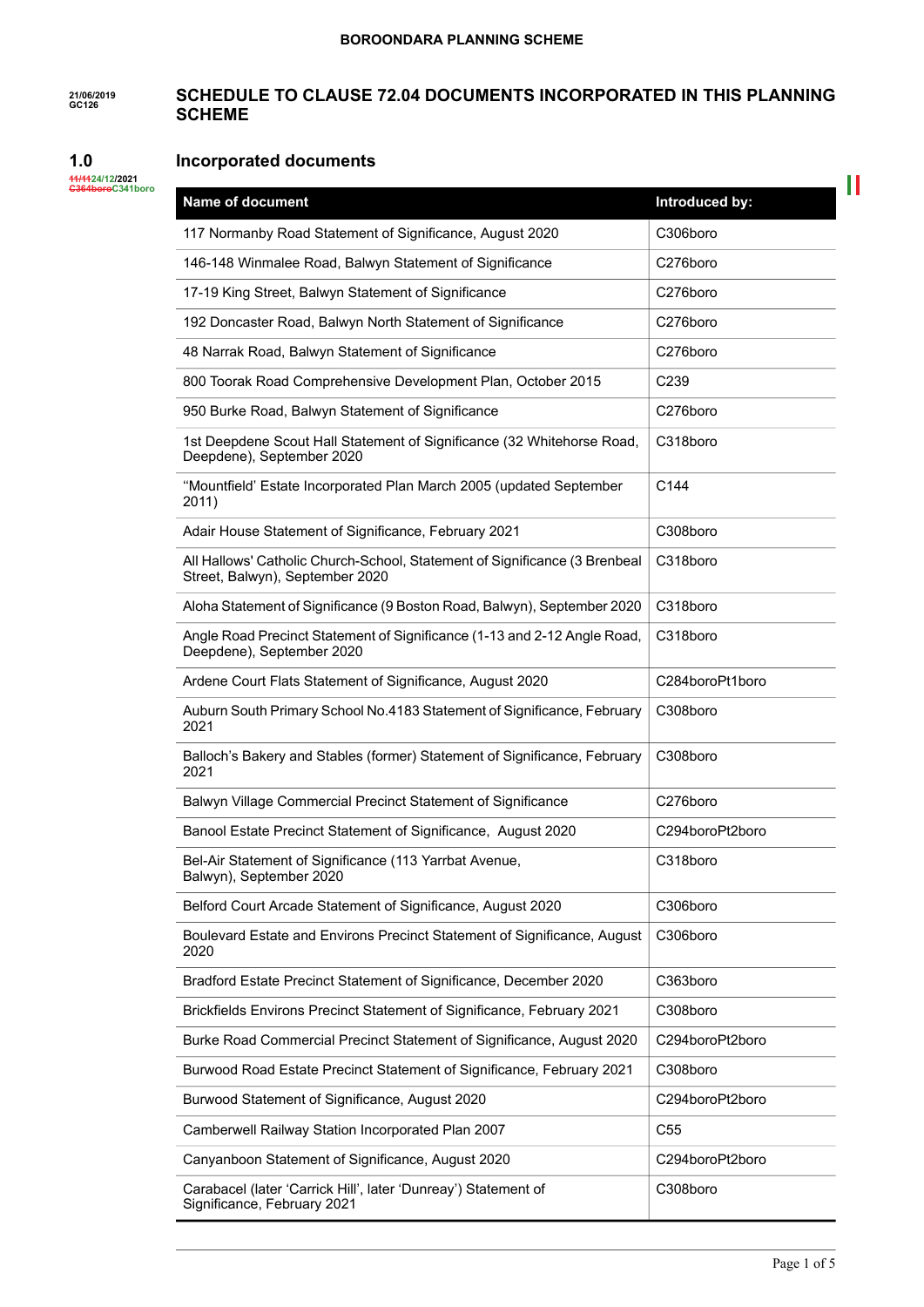| <b>Name of document</b>                                                                                              | Introduced by:  |
|----------------------------------------------------------------------------------------------------------------------|-----------------|
| Carmelite Monastery Melbourne Statement of Significance, August 2020                                                 | C294boroPt2boro |
| Chandler Highway Upgrade Incorporated Document, March 2016 (Amended<br>December 2017)                                | GC80            |
| Church House Statement of Significance (146 Yarrbat Avenue,<br>Balwyn), September 2020                               | C318boro        |
| Clomanto Statement of Significance, February 2021                                                                    | C308boro        |
| Cotham Village Commercial Precinct Statement of Significance, August<br>2020                                         | C294boroPt2boro |
| Craigmill Statement of Significance, August 2020                                                                     | C294boroPt2boro |
| Cranmore Estate and Environs Precinct Statement of Significance, August<br>2020                                      | C284boroPt1boro |
| Cukierman Residence Statement of Significance, February 2021                                                         | C308boro        |
| Dalsworth Statement of Significance, December 2018                                                                   | C285            |
| Dickie House Statement of Significance, August 2020                                                                  | C284boroPt1boro |
| Duplex Statement of Significance (35 to 37 Rowland Street, Kew), August<br>2020                                      | C294boroPt2boro |
| East Kew Uniting Church and former Citizens Hall Statement of Significance,<br>August 2020                           | C306boro        |
| Edwardian Shops, 556-558 Glenferrie Road, Hawthorn Statement of<br>Significance, August 2020                         | C284boroPt1boro |
| Eira Statement of Significance, July 2021                                                                            | C364boro        |
| Essington Estate & Environs Precinct Statement of Significance, February<br>2021                                     | C308boro        |
| Evandale (formerly Dewrang) Statement of Significance (269 Union Road,<br>Balwyn), September 2020                    | C318boro        |
| Fankhauser Farmhouse Statement of Significance                                                                       | C276boro        |
| Farey Brothers' Bakery (former) Statement of Significance, August 2020                                               | C284boroPt1boro |
| Fernside (former) Statement of Significance, August 2020                                                             | C294boroPt2boro |
| Flats Statement of Significance (7 Mangan Street, Balwyn), September 2020                                            | C318boro        |
| Flats Statement of Significance (20 Denmark Hill Road, Hawthorn<br>East), February 2021                              | C308boro        |
| Flying Fox Campsite, Yarra Bend Park, December 2004                                                                  | C60             |
| Former Frank Paton Memorial Church and Hall Statement of Significance<br>(958A Burke Road, Deepdene), September 2020 | C318boro        |
| Former Lion Rubber Works, Grant Dorman Statement of Significance, August<br>2020                                     | C284boroPt1boro |
| Former W.R Nash and Son Showroom and Service Station Statement of<br>Significance, August 2020                       | C306boro        |
| Glenferrie and Riversdale Roads Commercial Precinct Statement of<br>Significance, August 2020                        | C284boroPt1boro |
| Grange Hill (former Hillsbury) Statement of Significance, August 2020                                                | C294boroPt2boro |
| Harp Village Commercial Precinct Statement of Significance, September<br>2020                                        | C340boro        |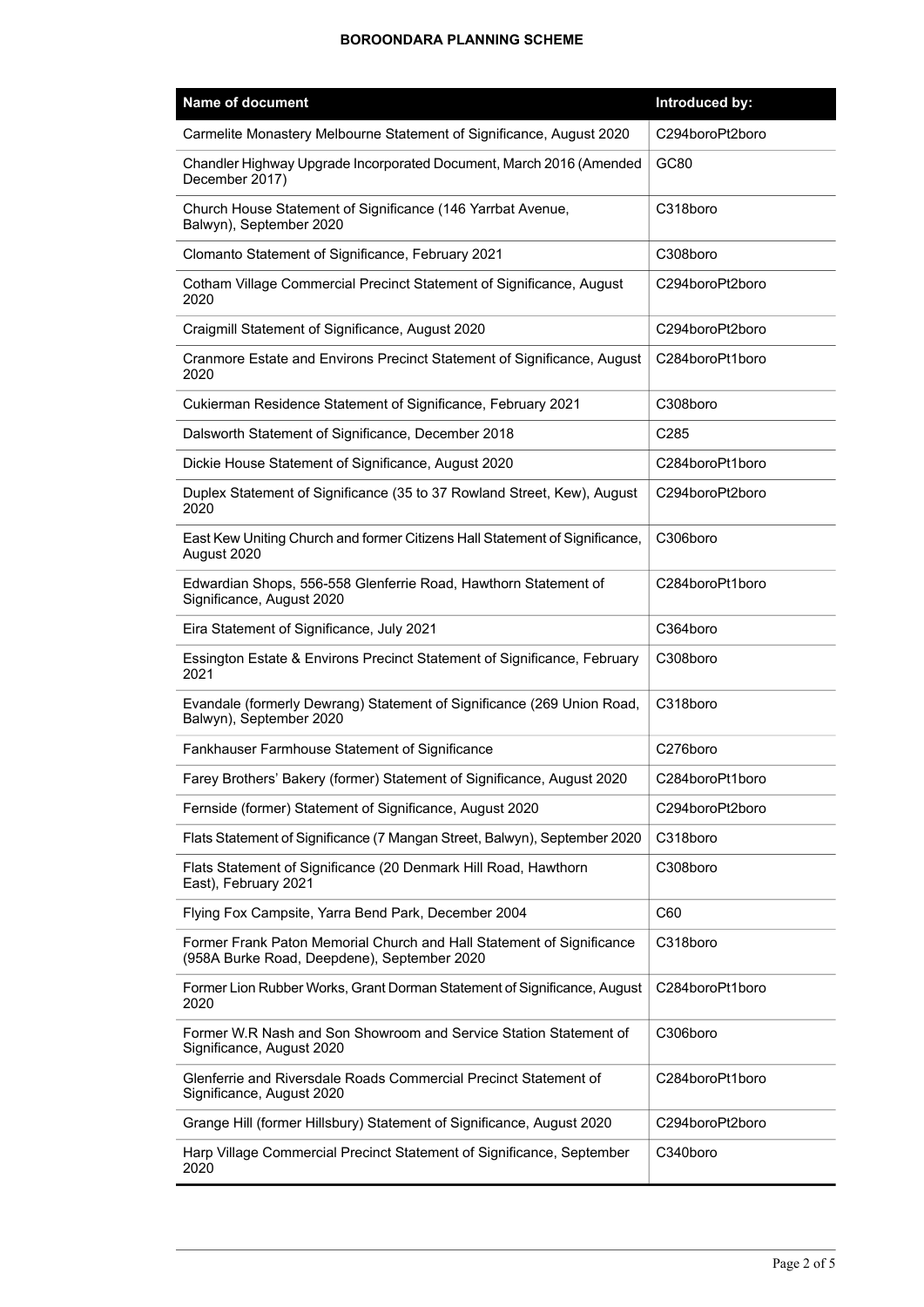| <b>Name of document</b>                                                                                   | Introduced by:  |
|-----------------------------------------------------------------------------------------------------------|-----------------|
| Havelock Road, Denmark Hill Road and Linton Court Precinct Statement of<br>Significance, February 2021    | C308boro        |
| House, 12-14 Tannock Street, Balwyn North Statement of Significance,<br>October 2021                      | C341boro        |
| House and Garden Statement of Significance (171 Doncaster Road, Balwyn<br>North), September 2020          | C318boro        |
| House Statement of Significance (1 Mountain View Road, Balwyn<br>North), September 2020                   | C318boro        |
| House Statement of Significance (31 Studley Park Road, Kew), August 2020                                  | C294boroPt2boro |
| House Statement of Significance (59 Pakington Street, Kew), August 2020                                   | C294boroPt2boro |
| Houses (5 & 7 Higham Road, Hawthorn East), February 2021                                                  | C308boro        |
| Iona Estate Residential Precinct Statement of Significance, August 2020                                   | C294boroPt2boro |
| Kew East Primary School No. 3161 Statement of Significance, August 2020                                   | C306boro        |
| Kew Primary School No. 1075 Statement of Significance, August 2020                                        | C294boroPt2boro |
| Kew Residential Services Urban Design Framework, October 2003                                             | C <sub>53</sub> |
| Kew Service Reservoir Statement of Significance, January 2019                                             | C293            |
| Khartoum Statement of Significance (8 Kitchener Street,<br>Deepdene), September 2020                      | C318boro        |
| Les Cloches Statement of Significance, February 2021                                                      | C308boro        |
| Lindum Statement of Significance, August 2020                                                             | C294boroPt2boro |
| Longford Estate & Environs Precinct Statement of Significance, February<br>2021                           | C308boro        |
| Lumeah Statement of Significance, February 2021                                                           | C308boro        |
| M1 Redevelopment Project, October 2006                                                                    | C62             |
| Mararoa Statement of Significance (28 Leonard Street,<br>Deepdene), September 2020                        | C318boro        |
| Mardegan House Statement of Significance, August 2020                                                     | C306boro        |
| Maud Street Maisonette Precinct Statement of Significance                                                 | C276boro        |
| May Street Precinct Statement of Significance, August 2020                                                | C294boroPt2boro |
| McDonald-Smith House (former) Statement of Significance, August 2020                                      | C294boroPt2boro |
| Melbourne City Link Project - Advertising Sign Locations, November 2003                                   | <b>VC20</b>     |
| Melbourne Croquet Club (Former Glenferrie Hill Recreation Club) Statement<br>of Significance, August 2020 | C284boroPt1boro |
| Merledon Statement of Significance, February 2021                                                         | C308boro        |
| Methodist Ladies' College Statement of Significance, June 2020                                            | C305boro        |
| Milston House Statement of Significance, August 2020                                                      | C294boroPt2boro |
| Misso House Statement of Significance, August 2020                                                        | C306boro        |
| Mombah (former) Statement of Significance, February 2021                                                  | C308boro        |
| Monash Freeway Upgrade Project Incorporated Document, March 2016                                          | GC47            |
| Newtown Housing Project Statement of Significance, February 2021                                          | C308boro        |

 $\overline{1}$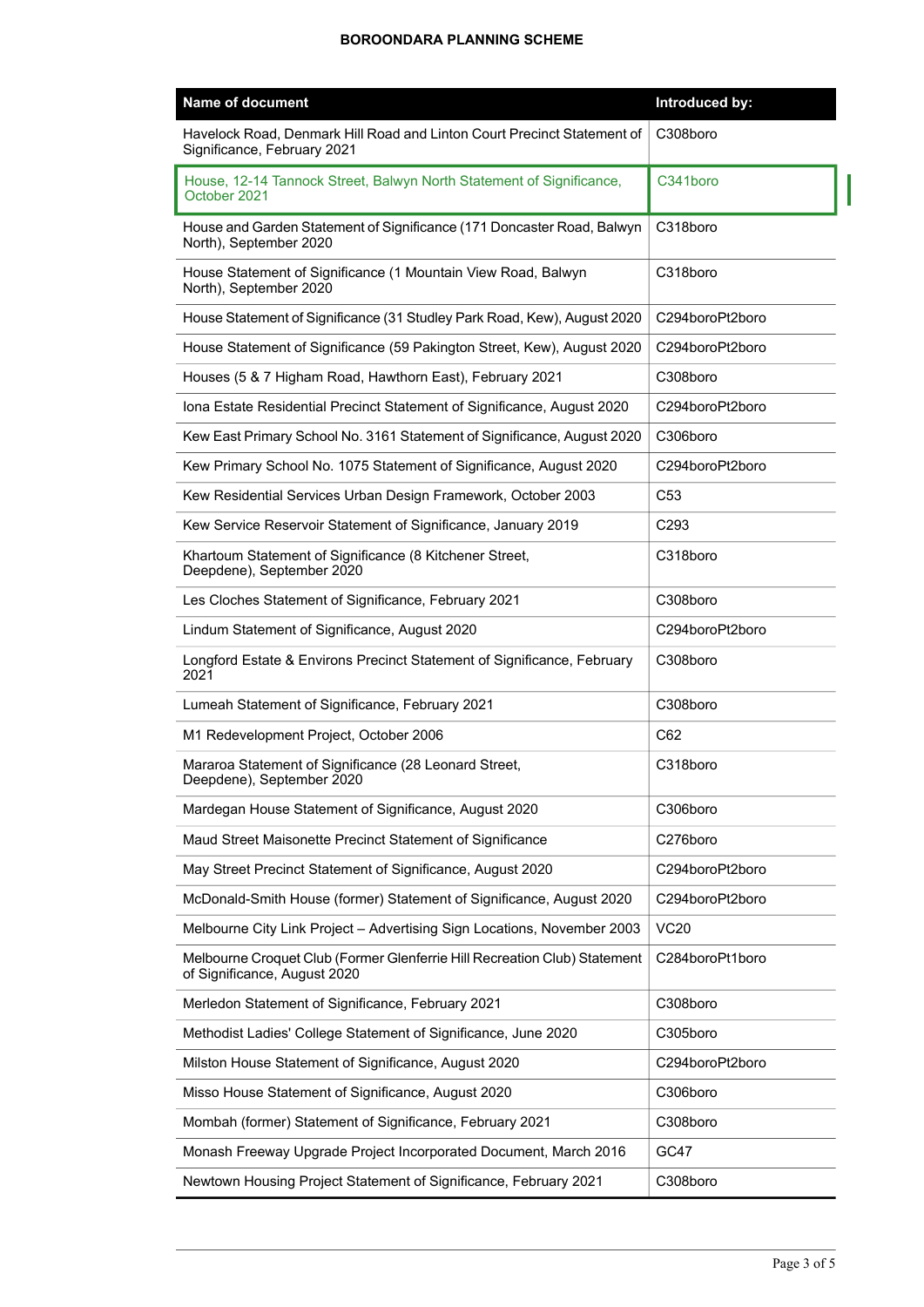| Name of document                                                                                                                                           | Introduced by:   |
|------------------------------------------------------------------------------------------------------------------------------------------------------------|------------------|
| North East Link Project Incorporated Document, December 2019                                                                                               | GC98             |
| Norwood Terrace Statement of Significance, August 2020                                                                                                     | C284boroPt1boro  |
| Omro Statement of Significance, August 2020                                                                                                                | C294boroPt2boro  |
| Palace Balwyn Cinema Statement of Significance                                                                                                             | C276boro         |
| Red House Statement of Significance, May 2020                                                                                                              | C305boro         |
| Residence Statement of Significance (264 Cotham Road, Kew), August<br>2020                                                                                 | C294boroPt2boro  |
| Reumah Statement of Significance (1 Reumah<br>Court, Balwyn), September 2020                                                                               | C318boro         |
| Rexmoor Statement of Significance (8 Boston<br>Road, Balwyn), September 2020                                                                               | C318boro         |
| Riversdale Reserve Precinct Statement of Significance, August 2020                                                                                         | C284boroPt1boro  |
| Riversdale Village Precinct Statement of Significance, August 2020                                                                                         | C284boroPt1boro  |
| Rookery Estate Precinct Statement of Significance, August 2020                                                                                             | C284boroPt1boro  |
| Rosetta Statement of Significance, February 2021                                                                                                           | C308boro         |
| Shanklin, St Lawrence, Auburn, Fernside, Illawarra, Riversdale, Tooronga<br>Statement of Significance, February 2021                                       | C308boro         |
| Shops Statement of Significance (1139-1141 Burke Road, Kew), August<br>2020                                                                                | C294boroPt2boro  |
| Shrine of St Anthony Church Complex Statement of Significance, August<br>2020                                                                              | C284boroPt1boro  |
| Silver Birches (formerly Hillsborough) and Garden Statement of Significance<br>(129-131 Yarrbat Avenue, Balwyn), September 2020                            | C318boro         |
| Site Specific Control Under Schedule to Clause 52.03 of the Boroondara<br>Planning Scheme, 347 and 347A Riversdale Rd, Hawthorn East, April 2012           | C91              |
| Site Specific Control Under Schedule To Clause 52.03 of the City of<br>Boroondara Planning Scheme, 1 Whitehorse Road, Deepdene, June 2015                  | C220             |
| Site Specific Control Under Schedule To Clause 52.03 of the City of<br>Boroondara Planning Scheme, 20 Delany Close, Canterbury, October 1999               | NPS <sub>1</sub> |
| Site Specific Control Under Schedule To Clause 52.03 of the City of<br>Boroondara Planning Scheme, 29, 31, 33 Allambee Avenue, Camberwell,<br>October 1999 | NPS <sub>1</sub> |
| Site Specific Control Under Schedule To Clause 52.03 of the City of<br>Boroondara Planning Scheme, 308 High Street, Kew, June 2015                         | C <sub>220</sub> |
| Site Specific Control Under Schedule To Clause 52.03 of the City of<br>Boroondara Planning Scheme, 83 Charles Street, Kew, October 1999                    | NPS <sub>1</sub> |
| Site Specific Control Under Schedule To Clause 52.03 of the City of<br>Boroondara Planning Scheme, 240 Camberwell Road, Camberwell, October<br>1999        | NPS <sub>1</sub> |
| Site Specific Control Under Schedule To Clause 52.03 of the City of<br>Boroondara Planning Scheme, Nos. 217 - 219 Cotham Road, Kew, March<br>2012          | C143             |
| Smith's Paddock (Burwood Reserve) Environs Precinct Statement of<br>Significance, February 2021                                                            | C308boro         |
| St Anne's Church Statement of Significance, August 2020                                                                                                    | C306boro         |
| St Barnabas' Anglican Church Statement of Significance                                                                                                     | C276boro         |